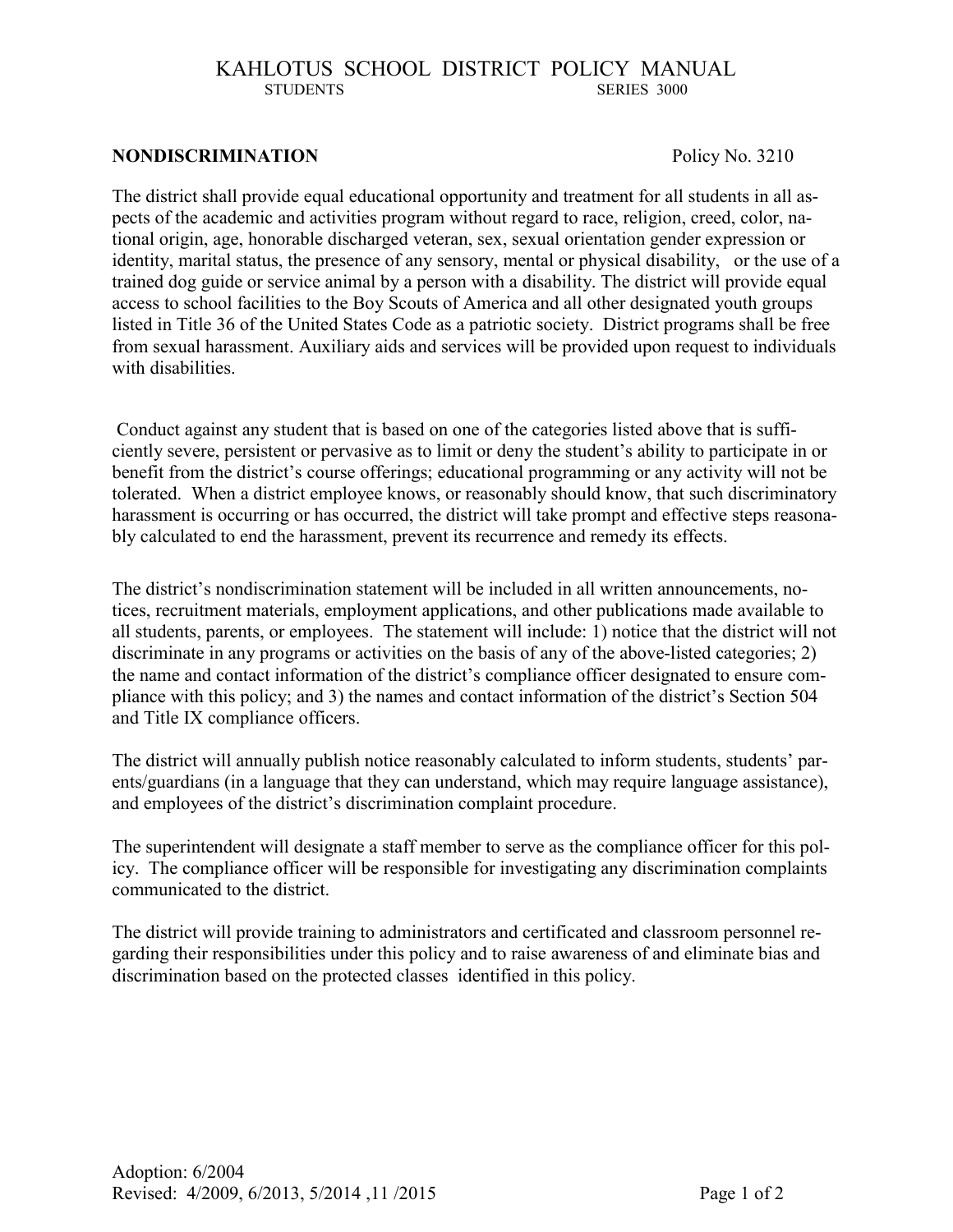# KAHLOTUS SCHOOL DISTRICT POLICY MANUAL STUDENTS SERIES 3000 SERIES 3000

# **NONDISCRIMINATION (Con't)** Policy No. 3210

| <b>Cross References</b>      | Board Policy 2020                | Curriculum Development and<br>Adoption                                                |
|------------------------------|----------------------------------|---------------------------------------------------------------------------------------|
|                              | 2140                             | Guidance and Counseling                                                               |
|                              | 2150                             | Co-Curricular Program                                                                 |
| Legal References:            | <b>RCW 28A.640</b>               | Sexual Equality Mandated for Public<br>Schools                                        |
|                              | 49.60                            | Law Against Discrimination                                                            |
|                              | 42 U.S.C. §§ 12101-12213         | Americans with Disabilities Act                                                       |
|                              | WAC 180-40-215                   | Student rights                                                                        |
|                              | 392-190                          | Equal Educational Opportunity —<br>Sex Discrimination Prohibited                      |
|                              | WAC 392-190-060                  | Compliance – School district<br>designation of responsible<br>employee - Notification |
| <b>Management Resources:</b> |                                  |                                                                                       |
|                              | <i>Policy News</i> , August 2007 | Washington's Law Against<br>Discrimination                                            |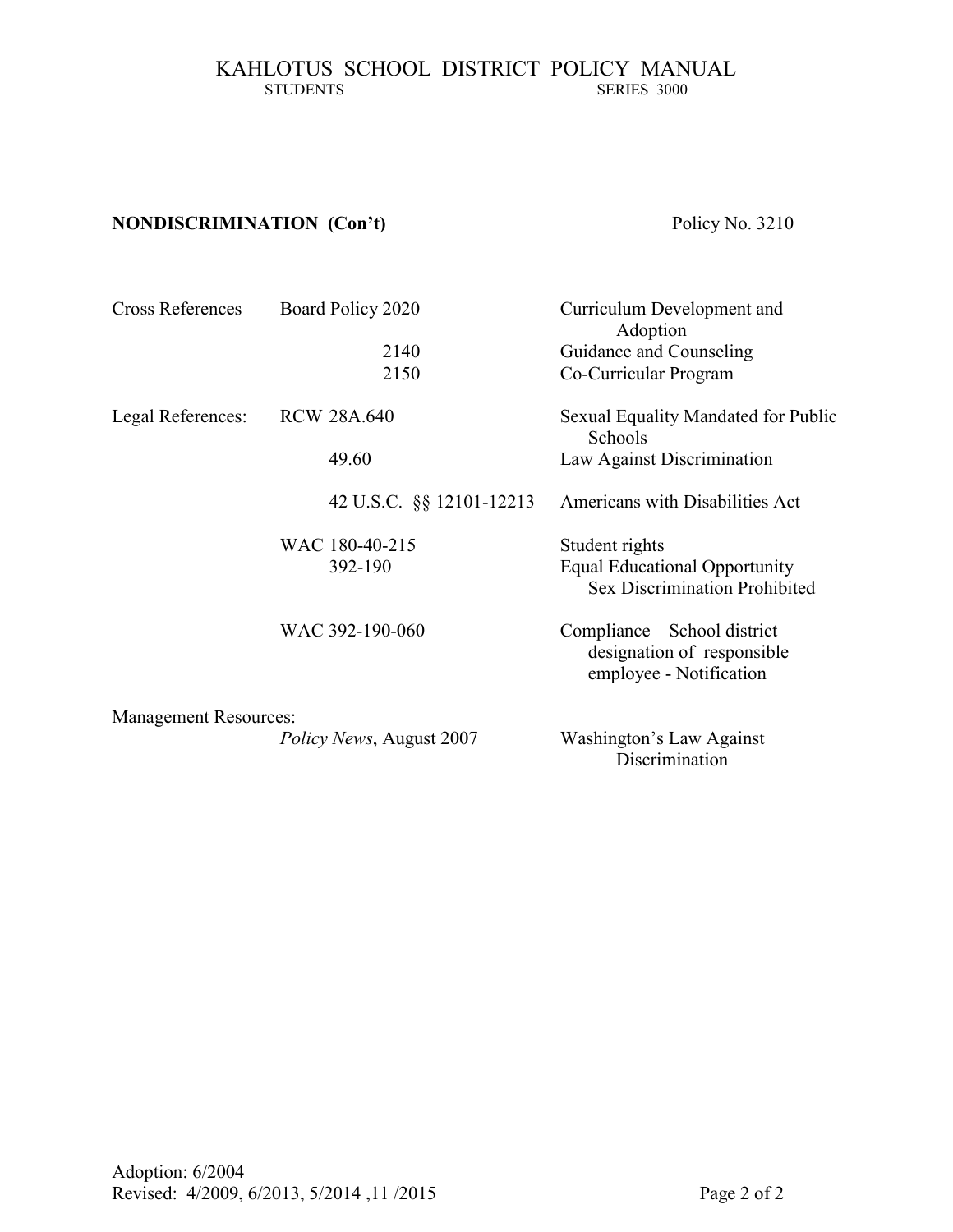# KAHLOTUS SCHOOL DISTRICT POLICY MANUAL STUDENTS SERIES 3000 SERIES 3000

#### **NONDISCRIMINATION** Procedure No. 3210P

Anyone may file a complaint against the district alleging that the district has violated anti-discrimination laws. This complaint procedure is designed to assure that the resolution of real or alleged violations shall be directed toward a just solution that is satisfactory to the complainant, the administration and the board of directors. This grievance procedure shall apply to the general conditions of nondiscrimination policy (Policy No. 3210) and more particularly to policies dealing with guidance and counseling (Policy No. 2140), co-curricular program (Policy No. 2150), and curriculum development and instructional materials (Policy No. 2020). As used in this procedure,

A. **Grievance** means a complaint which has been filed by a complainant relating to alleged violations of any state or federal anti-discrimination laws; and

 **Complaint** means a written charge alleging specific acts, conditions or circumstances, which are in violation of the anti-discrimination laws.

B. **The Time Period** for filing a complaint is one year from the date of the occurrence that is the subject matter of the complaint. However, a complaint filing deadline may not be imposed if the complainant was prevented from filing due to:

1) Specific misrepresentations by the district that it had resolved the problem forming the basis of the complaint; or

2) Withholding of information that the district was required to provide under WAC 392- 190-065 or WAC 392-190-005. Complaints may be submitted by mail, fax, e-mail or hand-delivery to any district, school or to the district compliance officer responsible for investigating discrimination complaints. Any district employee who receives a complaint that meets these criteria will promptly notify the compliance officer.

C. **Respondent** means the person alleged to be responsible or who may be responsible for the violation alleged in the complaint.

The primary purpose of this procedure is to secure an equitable solution to a justifiable complaint. To this end, specific steps shall be taken: . The district is prohibited by law from intimidating, threatening, coercing or discriminating against any individual for the purpose of interfering with their right to file a grievance under this policy and procedure and from retaliating against an individual for filing such a grievance.

## **Informal Process for Resolution**

Anyone with an allegation of discrimination may request an informal meeting with the compliance officer or designated employee to resolve their concerns. Such a meeting will be at the option of the complainant. If unable to resolve the issue at this meeting, the complainant may submit a written complaint to the compliance officer. During the course of the informal process, the district must notify complainant of their right to file a formal complaint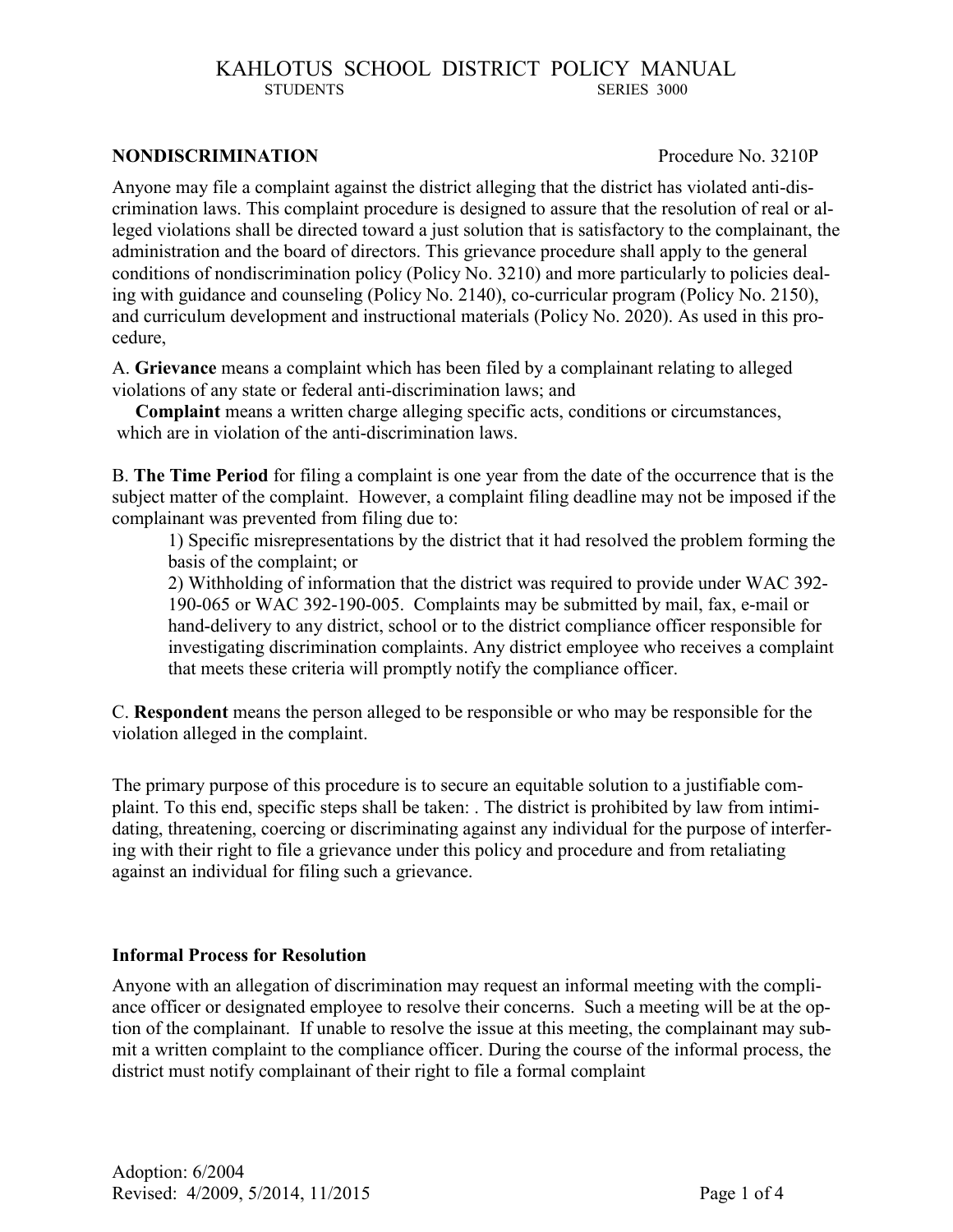# KAHLOTUS SCHOOL DISTRICT POLICY MANUAL STUDENTS SERIES 3000

## **NONDISCRIMINATION** (Con't) Procedure No. 3210P

# **Level One**

The complaint must set forth the specific acts, conditions or circumstances alleged to be in violation. Upon receipt of a complaint, the compliance officer will provide the complainant a copy of this procedure. The compliance officer will investigate the allegations within 30 calendar days. The school district and complainant may agree to resolve the complaint in lieu of an investigation. The officer shall provide the superintendent with a full written report of the complaint and the results of the investigation.

The superintendent or designee will l respond to the complainant as expeditiously as possible, but in no event later thank 30 calendar days following the receipt of the written complaint or if exceptional circumstances related to the complaint require an extension of the time limit. In the event an extension is needed, the district will notify the complainant in writing of the reason for the extension and the anticipated response date at the time the district responds to the complainant, the district must send a copy of the response to the office of the superintendent of public instruction. The decision of the superintendent or designee will include : 1) a summary of the results of the investigation; 2) whether the district has failed to comply with anti-discrimination laws; 3) if non-compliance is found, corrective measures the district deems necessary to correct it; and 4) notice of the complainant's right to appeal to the school board, and the necessary filing information. The superintendent's or designee's response will be provided in a language the complainant can understand and may require language assistance for complainants with limited English proficiency in accordance with Title VI of the Civil Rights Act of 1964.

Any corrective measures deemed necessary shall be instituted as expeditiously as possible, but in no event later than 30 calendar days following the superintendents' mailing of a written response to the complaining party unless otherwise agreed to by the complainant.

## **Level Two– Appeal to the Board of Directors**

If a complainant disagrees with the superintendent's or designee's written decision, the complainant may appeal decision to the district board of directors by filing a written notice of appeal with the secretary of the board within ten (10) calendar days following the date upon which the complainant received the response.

The board shall schedule a hearing to commence by the twentieth (20th) calendar day following the filing of the written notice of appeal, unless otherwise agreed to by the complainant and the superintendent or for good cause. Both parties shall be allowed to present such witnesses and testimony as the board deems relevant and material. Unless otherwise agreed to by the complainant, the board will render a written decision within thirty (30) calendar days following the filing of the notice of appeal and provide the complainant with a copy of the decision. The decision of the board will be provided in a language the complainant can understand, which may require language assistance for complainants with limited English proficiency in accordance with Title VI of the Civil Rights Act. The decision will include notice of the complainant's right to appeal to the Superintendent of Public Instruction and will identify where and to whom the appeal must be filed. The district will send a copy of the appeal decision to the office of the superintendent of public instruction.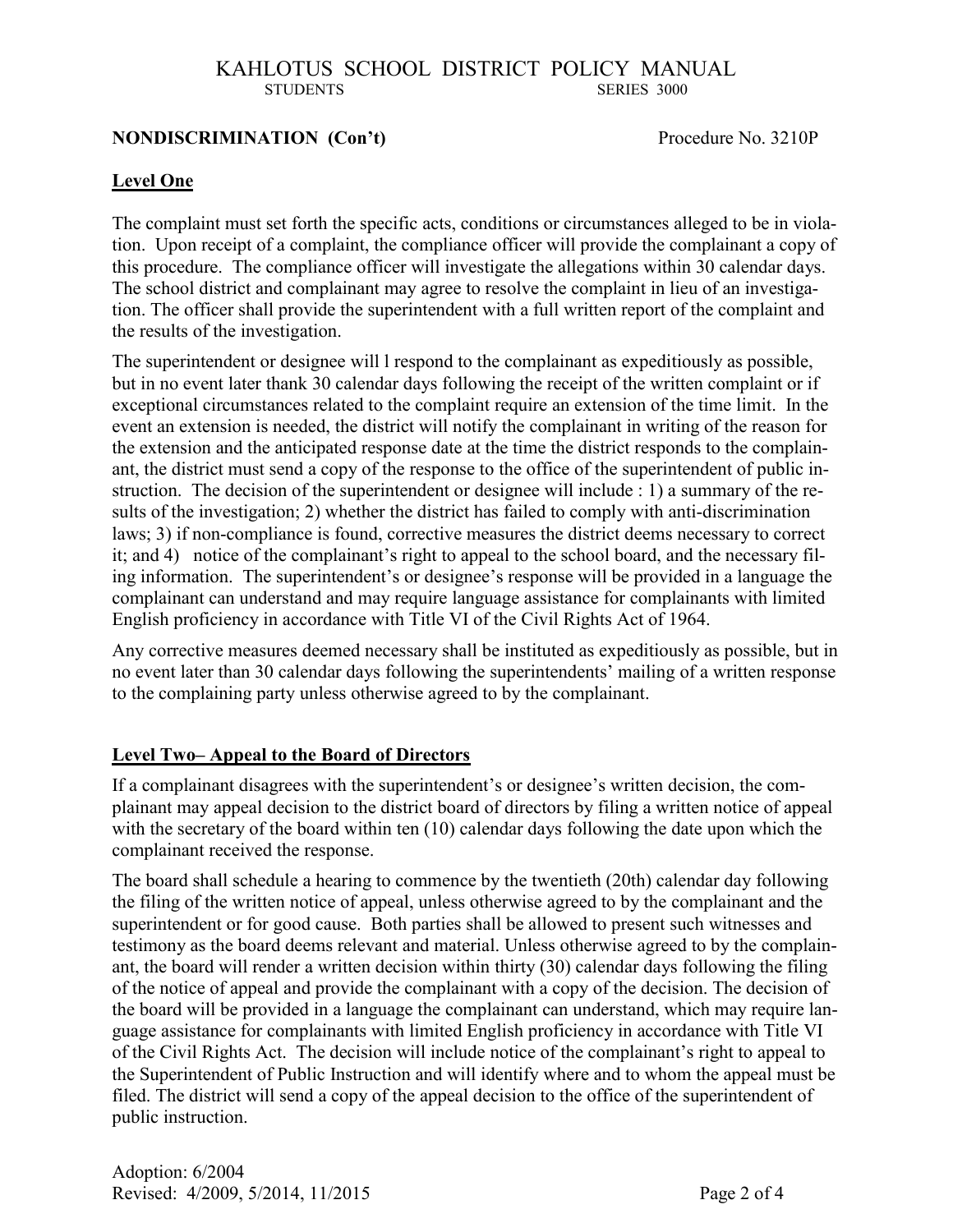# KAHLOTUS SCHOOL DISTRICT POLICY MANUAL STUDENTS SERIES 3000

# **NONDISCRIMINATION** (Con't) Procedure No. 3210P

# **Level Three - Complaint to the Superintendent of Public Instruction**

If a complainant disagrees with the decision of the board of directors, or if the district fails to comply with this procedure, the complainant may file a complaint with the superintendent of public instruction.

- 1. A complaint must be received by the Superintendent of Public Instruction on or before the twentieth (20) calendar day following the date upon which the complainant received written notice of the board of directors' decision, unless the Superintendent of Public Instruction grants an extension for good cause Complaints may be submitted by mail, fax, electronic mail, or hand delivery.
- 2. A complaint must be in writing and include:
	- 1) A description of the specific acts, conditions or circumstances alleged to violate applicable anti-discrimination laws;
	- 2) The name and contact information, including address, of the complainant;
	- 3) The name and address of the district subject to the complaint;
	- 4) A copy of the district's complaint and appeal decision, if any; and
	- 5) A proposed resolution of the complaint or relief requested. If the allegations regard a specific student, the complaint must also include the name and address of the student, or in the case of a homeless child or youth, contact information.
- 3. Upon receipt of a complaint, the Office of the Superintendent of Public Instruction may initiate an investigation, which may include conducting an independent on-site review. OSPI may also investigate additional issues related to the complaint that were not included in the initial complaint or appeal to the superintendent or board. Following the investigation, OSPI will make an independent determination as to whether the district has failed to comply with RCW 28A.642.010 or Chapter 392-190, WAC and will issue a written decision to the complainant and the district that addresses each allegation in the complaint and any other noncompliance issues it has identified. The written decision will include corrective actions deemed necessary to correct noncompliance and documentation the district must provide to demonstrate that corrective action has been completed.

All corrective actions must be completed within the timelines established by OSPI in the written decision unless OSPI grants an extension. If timely compliance is not achieved, OSPI may take action including but not limited to referring the district to appropriate state or federal agencies empowered to order compliance.

A complaint may be resolved at any time when, before the completion of the investigation, the district voluntarily agrees to resolve the complaint. OSPI may provide technical assistance and dispute resolution methods to resolve a complaint.